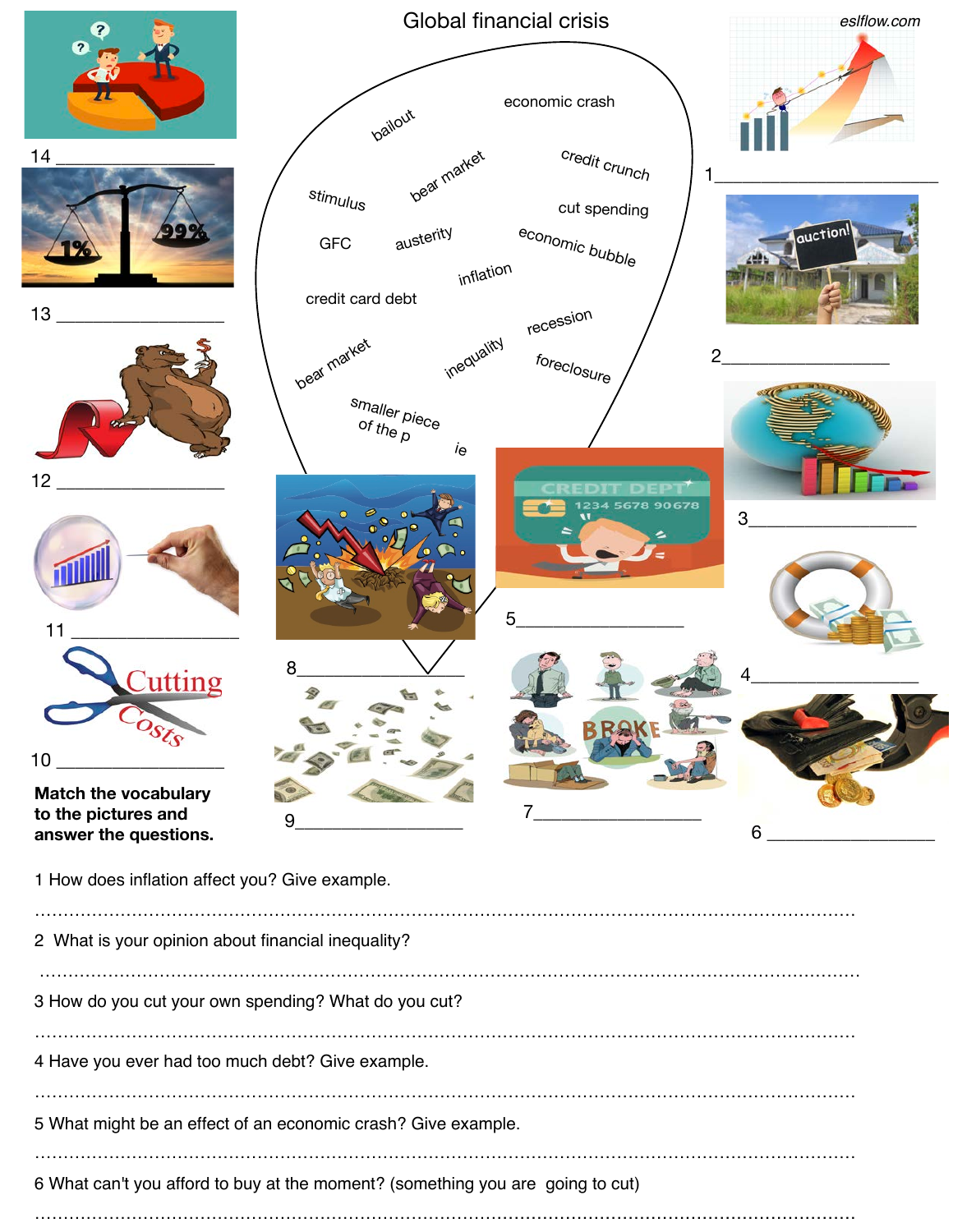Complete the gap fill with the words below.

"economic bubble" stimulus recession "credit crunch" "smaller piece of the pie" inflation "economic crash" "bear market" "the global financial crisis" foreclosure inequality bailout "credit card debt" austerity

- 1. \_\_\_\_\_\_\_\_\_\_\_\_\_is when the government cuts spending to try to reduce the deficit.
- 2. A **Example 2.** A  $\blacksquare$  is when someone gets a smaller share of the money.
- 3. An \_\_\_\_\_\_\_\_\_\_\_\_\_is when the economy suddenly collapses.
- 4. A contract a subset of the relation is when there is a lack of money available to lend.
- 5. \_\_\_\_\_\_\_\_\_\_\_\_\_is when a person owes money to a credit card company.
- 6. \_\_\_\_\_\_\_\_\_\_\_\_\_\_\_\_\_\_\_\_\_\_is the rate at which the prices of goods and services increase.
- 7. A\_\_\_\_\_\_\_\_\_\_\_\_\_ is when the stock market is going down.
- 8. \_\_\_\_\_\_\_\_\_\_\_\_\_is a time when the world's economies are in a recession.
- 9. A calculation is when a government or financial institution gives money to a company or country that is in financial trouble.
- 10. A \_\_\_\_\_\_\_\_\_\_\_\_\_is when the economy is not doing well and people are losing their jobs.
- 11. A \_\_\_\_\_\_\_\_\_\_\_\_\_\_\_\_\_is when the government gives money to the economy to try to improve it.
- 12. An **the is when there is too much money in the economy and prices rise too quickly.**
- 13. \_\_\_\_\_\_\_\_\_\_\_\_\_is when there is a large gap between the rich and the poor.
- 14. A The same is a legal process in which a borrower loses their home because they have not made their mortgage payments.

## The Recession

The recession was a tough time for everyone. Austerity measures meant that people had less money to spend

and the economic crash also led to a credit crunch. People were struggling to pay off their credit card debt.

Stock prices fell and the bear market turned into a global financial crisis. Governments had to bailout some big

banks and companies. Stimulus measures helped revive the economy, but also led to an economic bubble. Not

only that, prices went up and inflation hit 10%. Some people got very rich, but most people remained poor.

This inequality meant that people were struggling to keep their homes and many people lost their homes to foreclosure.

\_\_\_\_\_\_\_\_\_\_\_\_\_\_\_\_\_\_\_\_\_\_\_\_\_\_\_\_\_\_\_\_\_\_\_\_\_\_\_\_\_\_\_\_\_\_\_\_\_\_\_\_\_\_\_\_\_\_\_\_\_\_\_\_\_\_\_\_\_\_\_\_\_\_\_\_\_\_

\_\_\_\_\_\_\_\_\_\_\_\_\_\_\_\_\_\_\_\_\_\_\_\_\_\_\_\_\_\_\_\_\_\_\_\_\_\_\_\_\_\_\_\_\_\_\_\_\_\_\_\_\_\_\_\_\_\_\_\_\_\_\_\_\_\_\_\_\_\_\_\_\_\_\_\_\_\_

\_\_\_\_\_\_\_\_\_\_\_\_\_\_\_\_\_\_\_\_\_\_\_\_\_\_\_\_\_\_\_\_\_\_\_\_\_\_\_\_\_\_\_\_\_\_\_\_\_\_\_\_\_\_\_\_\_\_\_\_\_\_\_\_\_\_\_\_\_\_\_\_\_\_\_\_\_\_

\_\_\_\_\_\_\_\_\_\_\_\_\_\_\_\_\_\_\_\_\_\_\_\_\_\_\_\_\_\_\_\_\_\_\_\_\_\_\_\_\_\_\_\_\_\_\_\_\_\_\_\_\_\_\_\_\_\_\_\_\_\_\_\_\_\_\_\_\_\_\_\_\_\_\_\_\_\_

\_\_\_\_\_\_\_\_\_\_\_\_\_\_\_\_\_\_\_\_\_\_\_\_\_\_\_\_\_\_\_\_\_\_\_\_\_\_\_\_\_\_\_\_\_\_\_\_\_\_\_\_\_\_\_\_\_\_\_\_\_\_\_\_\_\_\_\_\_\_\_\_\_\_\_\_\_\_

1. What were some of the effects of the recession?

2. What were some of the long-term effects of the recession?

3. How did the recession affect different groups of people?

4. Could the recession have been prevented?

5. What lessons can be learned from the recession?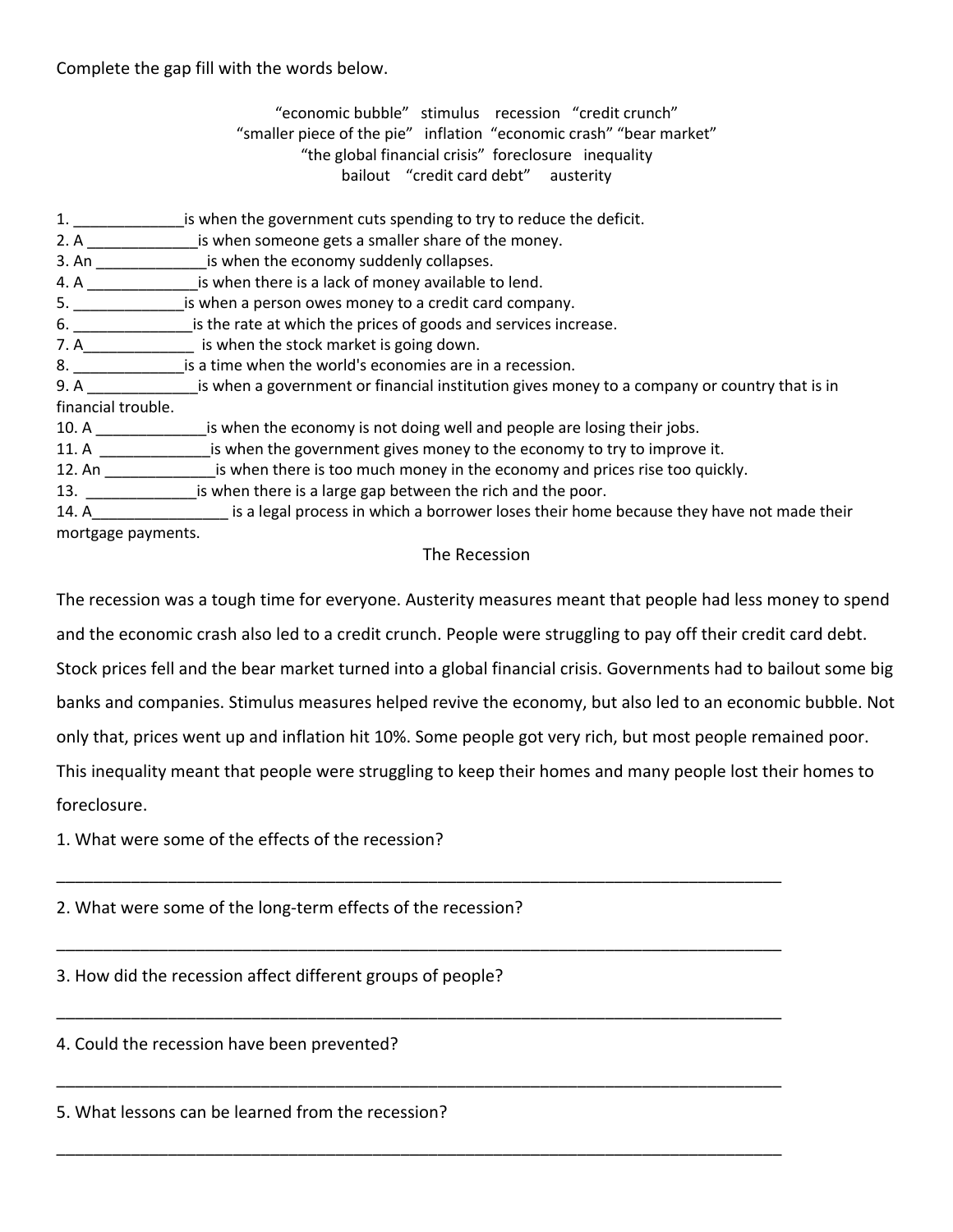## Answers

1 inflation 2 foreclosure 3 GFC 4 bailout 5 credit card debt 6 credit crunch 7 recession 8 economic crash 9 stimulus 10 austerity 11 economic bubble 12 bear market 13 inequality 14 smaller piece of the pie

## **Questions**

1. Inflation affects you by making the cost of living rise. For example, if the inflation rate is 3%, then the cost of living rises by 3%.

2. I believe that financial inequality is a big problem. The rich are getting richer, and the poor are getting poorer.

3. I try to cut my own spending by living a simple lifestyle. I don't spend money on unnecessary things.

4. I have had too much debt in the past. I spent my money on things that I could not afford and ended up in a lot of debt. I have since learned my lesson and now I am much more careful with my spending.

5. An economic crash could cause a lot of people to lose their jobs. For example, if the stock market crashes, then many people will lose their jobs.

6. I can afford to buy food and pay rent for my apartment at the moment.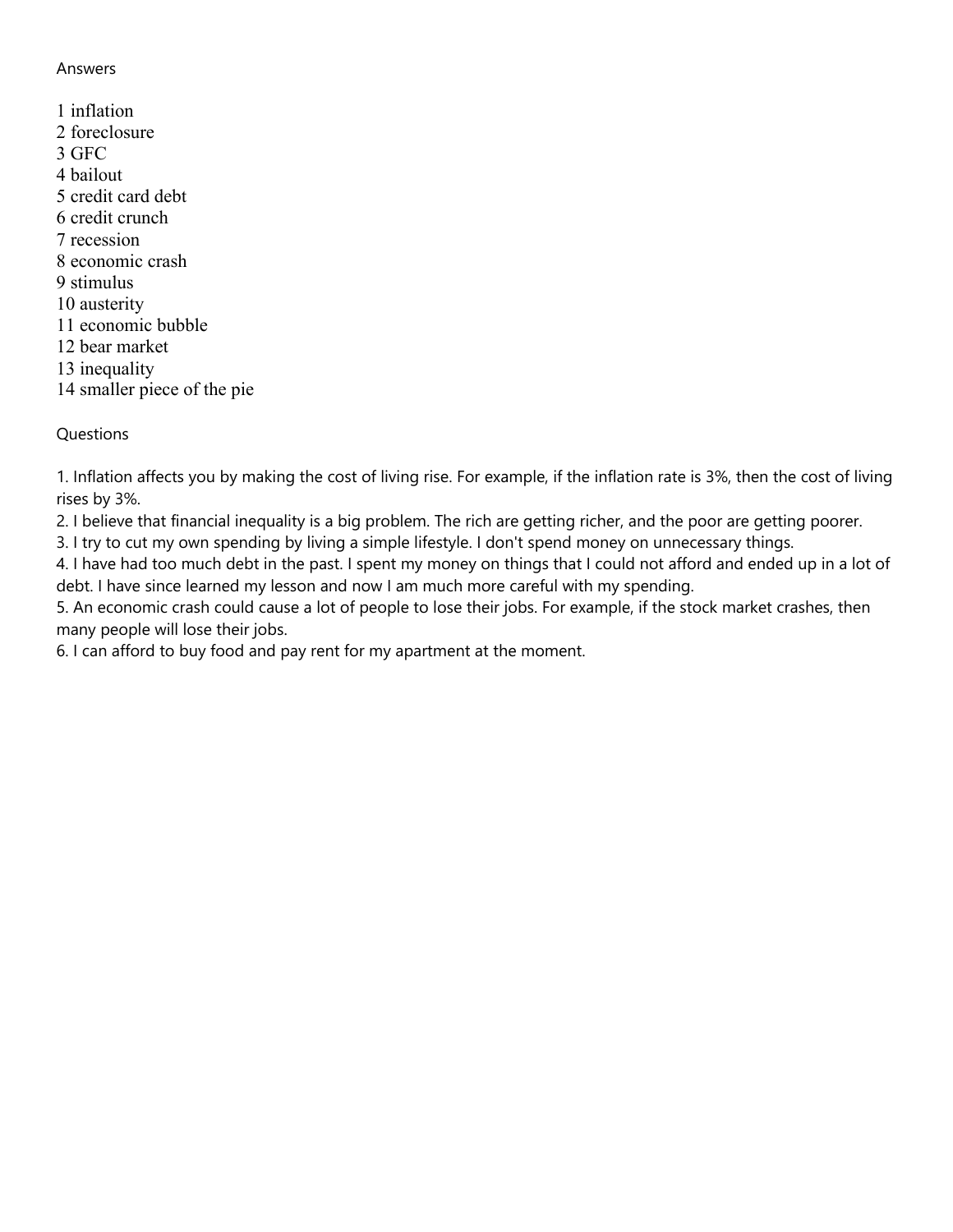- 1. Austerity
- 2. smaller piece of the pie
- 3. economic crash
- 4. credit crunch
- 5. credit card debt
- 6. inflation
- 7. bear market
- 8. global financial crisis
- 9. bailout
- 10. recession
- 11. stimulus
- 12. economic bubble
- 13. inequality
- 14. foreclosure

1. Some of the effects of the recession were less money to spend, the economic crash, and the credit crunch.

2. Some people lost their houses. Some of the other long-term effects of the recession were the global financial crisis, governments having to bailout some big banks and companies, and stimulus measures.

3. The recession affected different groups of people by making some people very rich and most people remained poor.

## **Possible answers**

4. The recession could have been prevented if there was more equality in the economy and society.

5. Some lessons that can be learned from the recession are to be prepared for tough times and to help people who are struggling.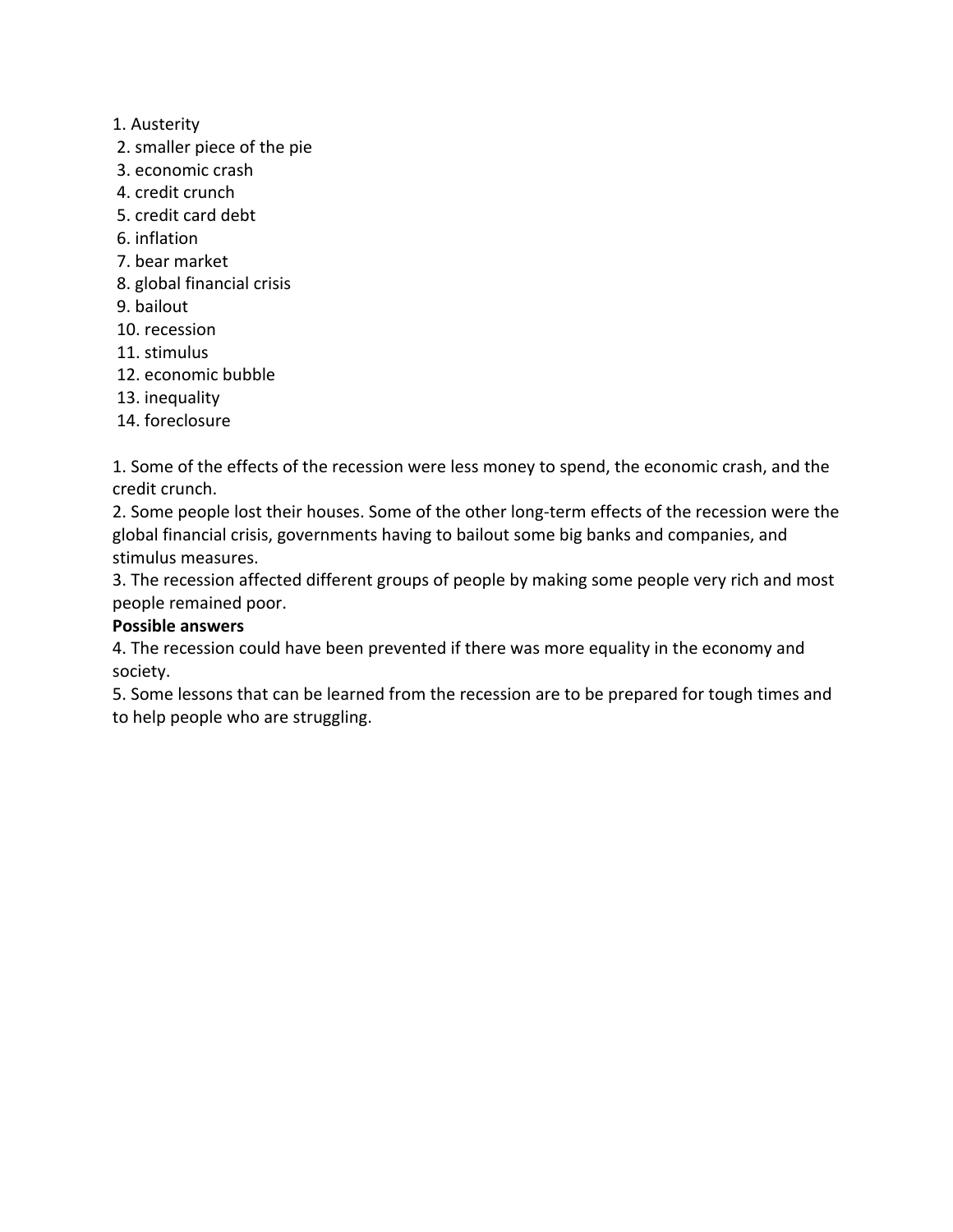Script

#1

Hey Davis, can you explain inflation to me.

Inflation, is when prices go up, and your money is worth less.

Yeah,I thought so. I've been hearing a lot about inflation lately.

Yes, everyone's talking about it, and I'm really worried about it. I don't know how we're going to keep up.

Me too. I heard that we might see inflation as high as 10% this year.

#2

I just heard, the bank is foreclosing on our house.

I know. I can't believe we're going to be homeless.

We're not going to be homeless. We'll find a place to stay.

I hope so. I don't want to live on the streets.

#3

I can't believe a global financial crisis is coming. I'm so scared for the future.

Me too. I've been hearing that it's going to be really bad.

I don't know what I'm going to do. I can't afford to lose any money.

I know. I'm just trying, to stay positive and hope for the best.

#4

So the government is still bailing out those banks!

It's outrageous! They're the ones who caused this mess in the first place.

Well, I guess we can't really blame them. They're just trying to prevent an even bigger financial disaster.

I guess you're right. But bailing out the rich guys still makes me angry.

#5

Oh dear! I'm in so much credit card debt.

Me too. It's like, every time I use my card, I just keep racking up more and more debt.

I just don't know how I'm ever going to get out of this hole.

Oh we'll figure it out. Together! Credit card debt be gone!

#6

Oh Christopher, the credit crunch is really happening.

I know! I can't afford to buy anything anymore.

Me either, I'm so broke all the time.

At least we're not alone, every one is struggling right now.

#7

Hey Nancy, do you think a recession is coming?

I'm not sure. I've been hearing a lot of talk about it. But I'm not sure if it's just talk, or if there's actually something to it.

I think there's definitely something to it. I've been seeing a lot of signs, that things are slowing down, and I think we're heading for a recession.

I hope you're wrong. I don't want to go through another recession.

#8

Ezinne, have you heard about the economic crash?

Yeah Abeo, I've been hearing about it. What do you think about it?

I think it's going to be really bad. A lot of people are going to lose their jobs, and their homes.

Yeah, I've been hearing that too. I think, it's going to be a really tough time for a lot of people.

#9

I was so worried about the financial stimulus.

Yes Olivia. I was worried too. I heard, that it would have a lot of negative effects.

Some economists say, that too much financial stimulus, causes inflation.

And they also say that it's going to cause a lot of debt.

Seems those things are coming true.

#10